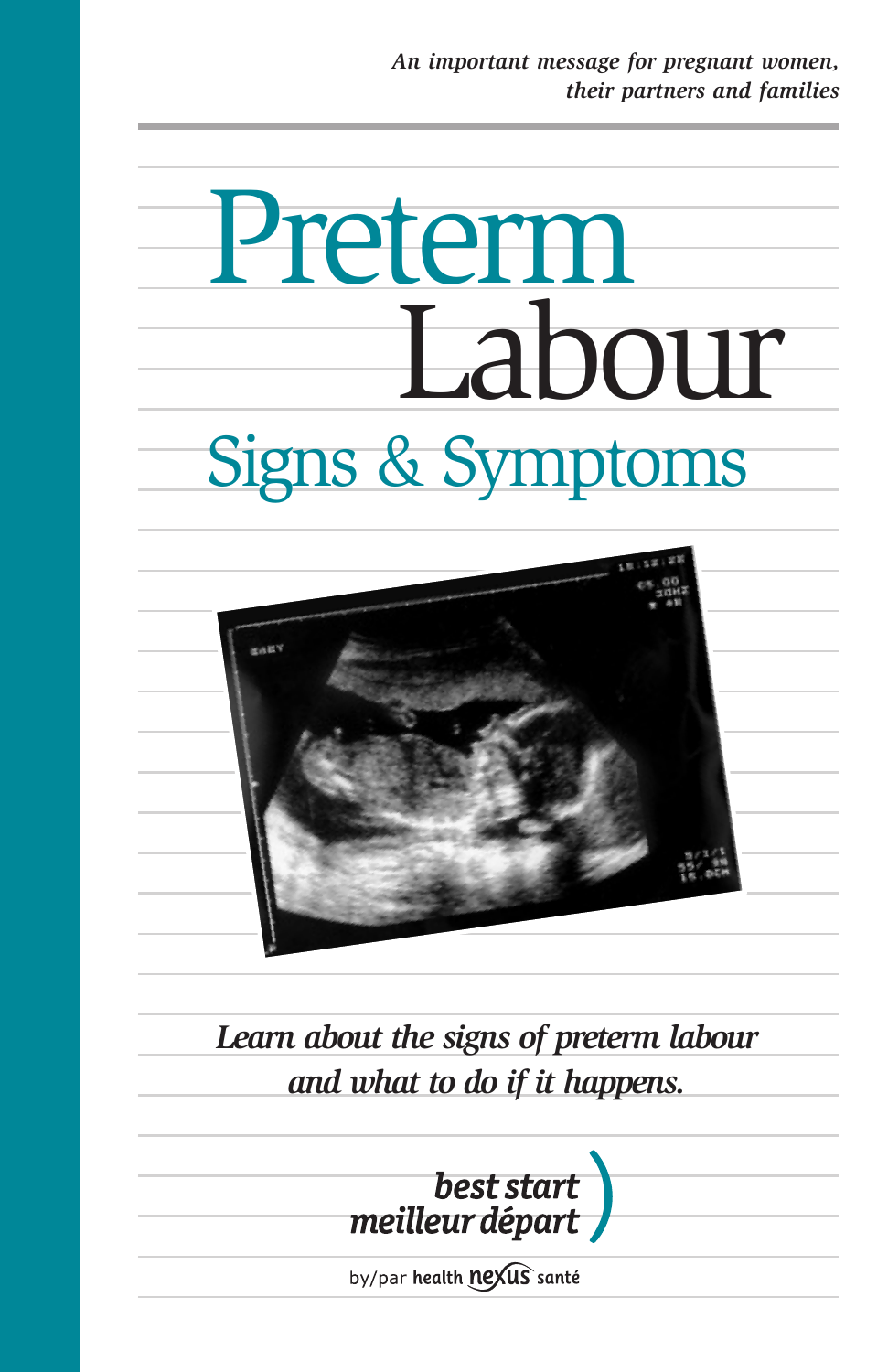# What is preterm labour?

A normal, or *term* pregnancy lasts 37 to 42 weeks.

*Labour* is a process which happens at the end of the pregnancy. In labour, there are contractions (tightenings) of the uterus (womb) that cause the cervix (opening to the womb) to open.

*Preterm (premature) labour* is labour that starts before 37 completed weeks of pregnancy.

# What does this mean for my baby?

Preterm labour may lead to a preterm birth, that is your baby being born too soon.

Preterm babies:

- may have trouble breathing, feeding, and keeping warm
- may be more likely to get infections
- may need special care in the hospital
- may have to stay in the hospital after their mother goes home

Although babies born between 34-37 weeks are close to term, they still may have difficulties related to feeding, breathing, etc.

The earlier your baby is born preterm, the more likely he or she is to have long term health problems such as:

- blindness
- difficulty walking
- problems learning
- asthma and respiratory infections

Some preterm babies are very small and may not be strong enough to live.



*Share the information in this pamphlet with your partner and family.*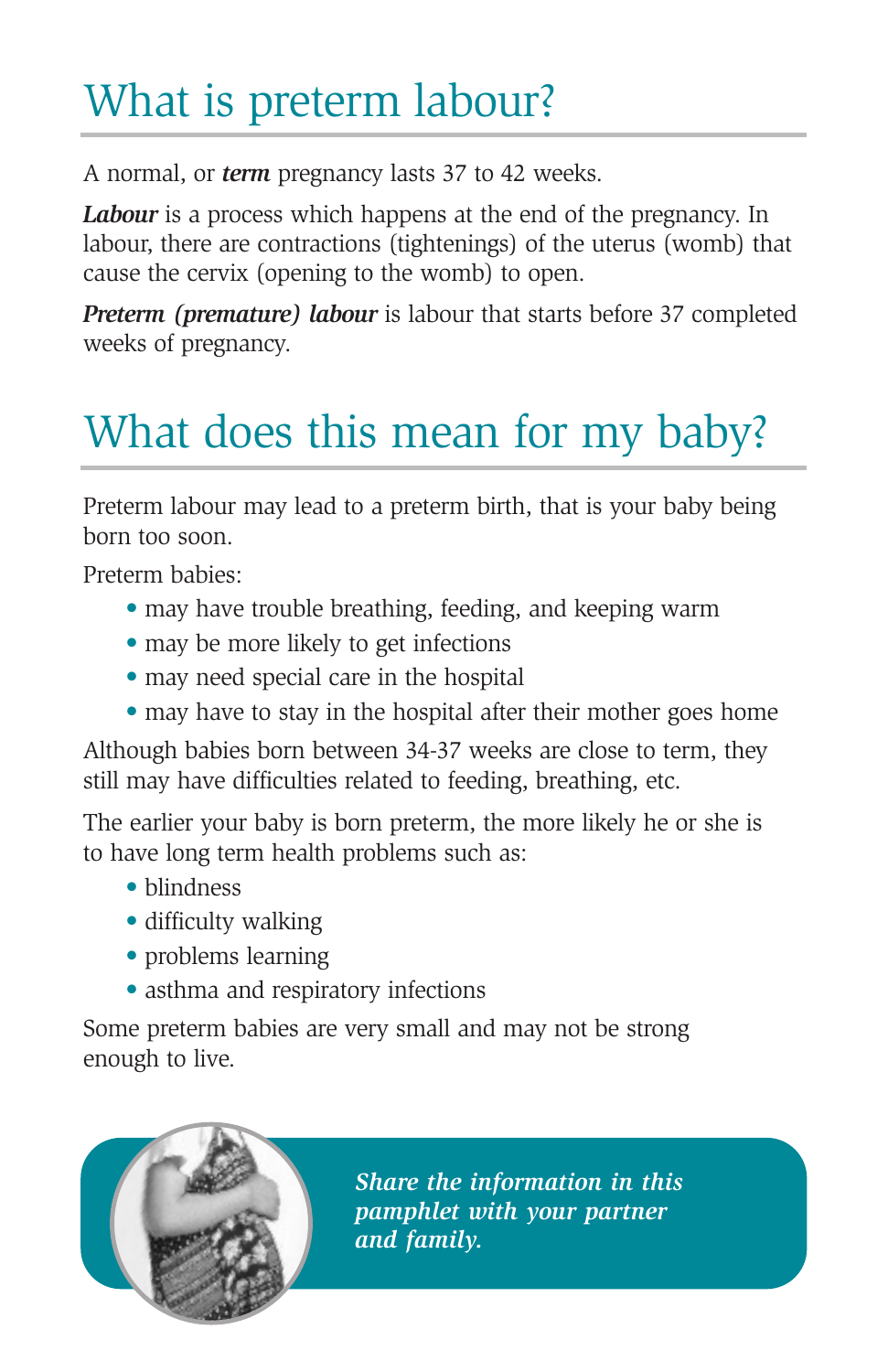# Could this happen to me?

## *Yes, preterm labour can happen to anyone.*

Even if you are healthy and do "all the right things", there is still a chance that preterm labour can happen to you. Medical experts do not know all the reasons why labour starts too early.

## *Some women may be more likely than others to have a preterm birth.*

For example, these may be women who:

- have had a preterm baby before
- are carrying more than one baby, for example twins
- are smokers
- are underweight when they become pregnant
- are not getting enough healthy food
- have a lot of stress in their life
- have a vaginal or bladder infection
- have had several miscarriages
- do strenuous work, at home or through their job
- are adolescents
- experience violence
- use illicit drugs



*One in every 12 babies in Canada is born too soon.*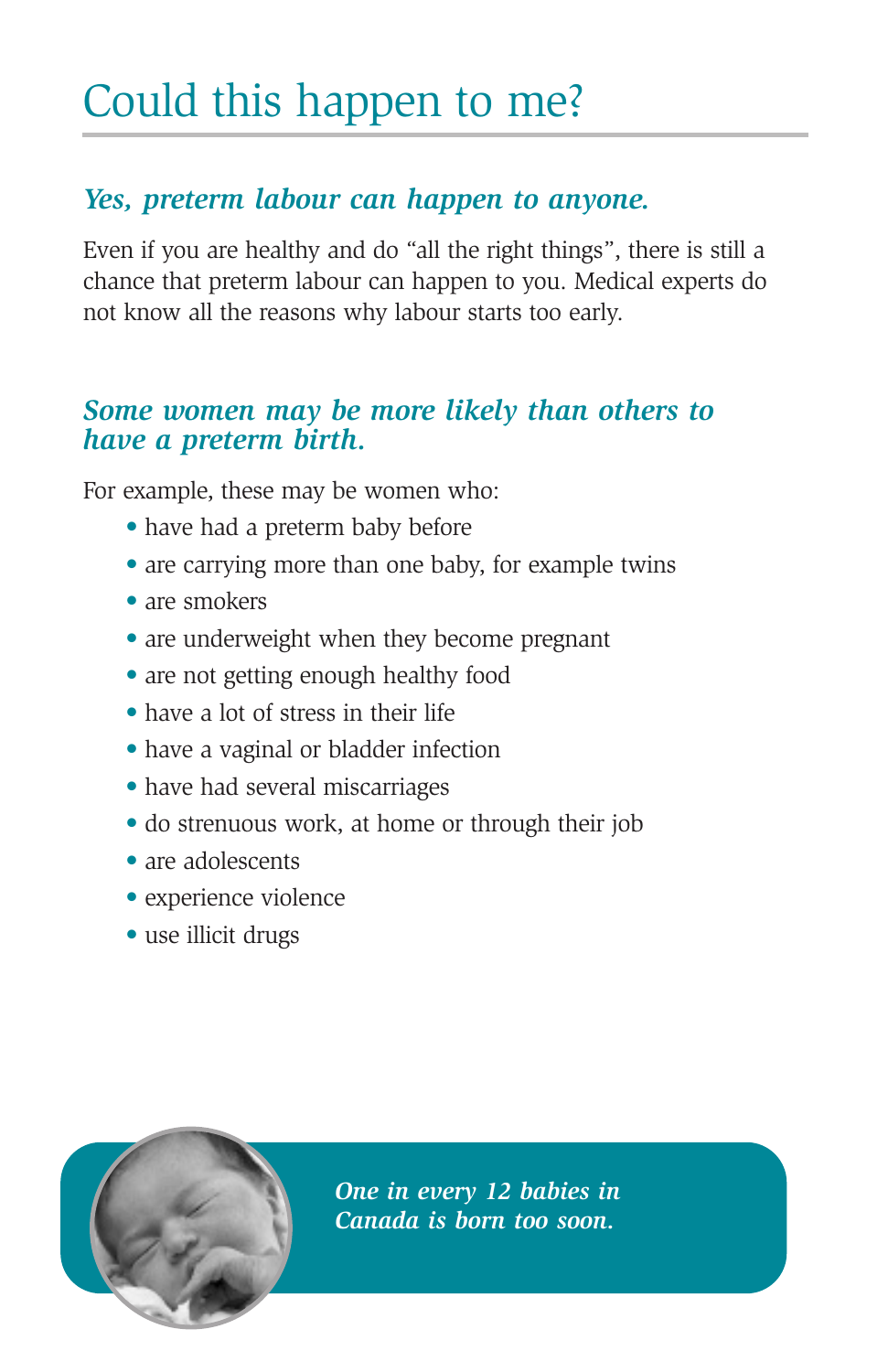# What can I do to reduce the chances of preterm labour?

Although it is not possible to prevent all preterm labour from happening, **there is still much you can do to help your baby to be born at the right time:**

- start prenatal care as early as possible in pregnancy and see your doctor or midwife regularly
- go to prenatal classes early in your pregnancy
- if you smoke, try to quit or at least cut down
- take time to lie down or put your feet up during the day
- follow Eating Well with Canada's Food Guide
- listen to your body notice when things feel "different" and talk to your doctor or midwife about it
- talk to your doctor, midwife or to a social worker about how to deal with the stress in your life
- if you are treated for fertility, talk to your doctor about the risk of having more than one baby
- if you need help dealing with tobacco, drugs or violence issues, talk to your doctor, midwife or to a social worker
- learn everything you can about preterm labour:
	- ask your doctor or midwife questions
	- keep this pamphlet handy



*A message for partners: You can help by knowing the signs of preterm labour and what to do if it happens.*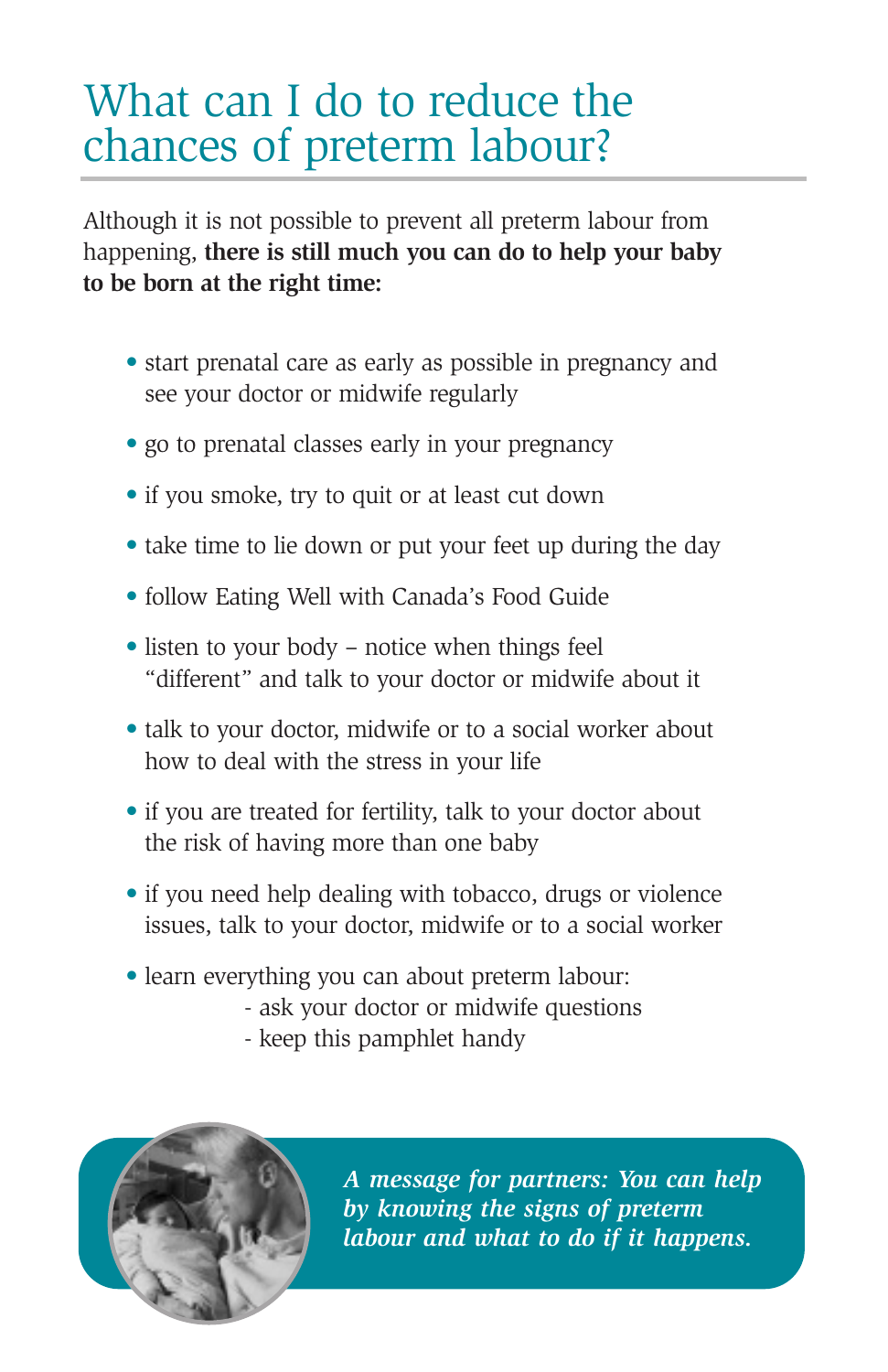# How do I know if I am having preterm labour?

It is not always easy for a woman to tell if she is having preterm labour. Many of the signs of preterm labour can feel the same as some of the normal things that happen in the second half of pregnancy. There are important signs to watch for, especially if they are *new* or *different* from before.

## *Signs & symptoms of preterm labour:*

- bad cramps or stomach pains that don't go away
- trickle or gush of fluid, or bleeding, from your vagina
- lower back pain/pressure, or a change in lower backache
- a feeling that the baby is pushing down
- contractions, or change in the strength or number of them
- an increase in the amount of vaginal discharge

Some women may just feel that *"something is not right"*.

## *A word about contractions*

Preterm labour contractions can feel different from the normal tightenings that many women feel in the second half of pregnancy:

- they **may feel more regular,**
- they **do not go away** if you move around or lie down
- **there may be other signs** that happen with the contractions, such as fluid leaking from the vagina or pelvic pressure

A swab may also be done to help your doctor or midwife see if you are at risk of having your baby early.

## *You also need medical care if you have:*

- fever, chills, dizziness, vomiting or a bad headache
- blurry vision or spots before your eyes
- sudden or severe swelling of your feet, hands or face
- a significant change in your baby's movement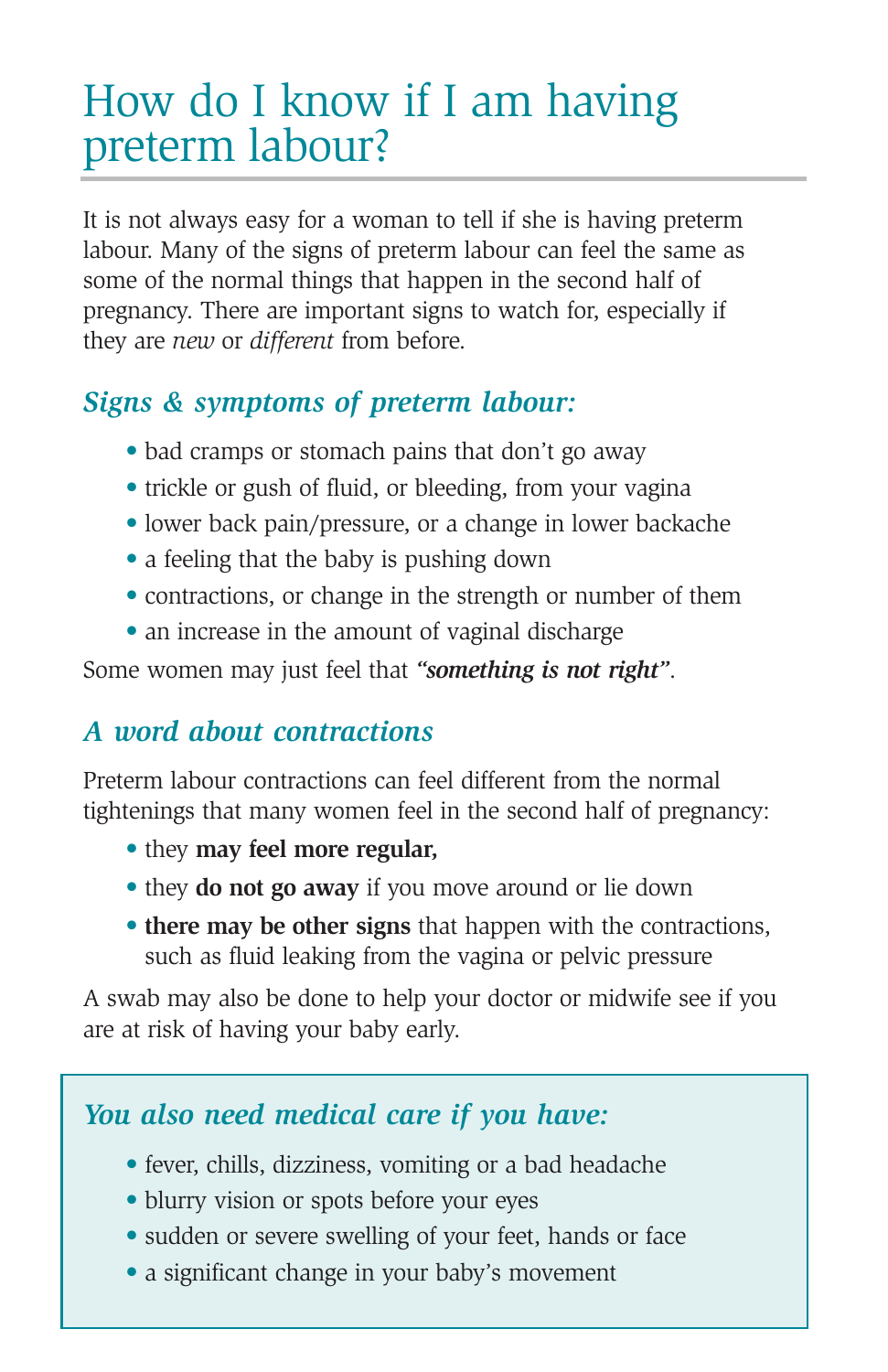# What should I do if I think I am in preterm labour?

If you have any of the signs of preterm labour,

## GO TO THE HOSPITAL RIGHT AWAY

*You need to be assessed by a doctor or midwife to confirm if you are in preterm labour.*

*You can call your own doctor or midwife once you get to the hospital. If you cannot drive yourself, ask a neighbour or friend to help or take a taxi. If you cannot get to the hospital right away, call the birthing unit at your hospital for advice.*

# What happens if I am in preterm labour?

When you arrive at the birthing unit in the hospital, the doctor or midwife will check to see if you are in labour. Some tests and monitoring may be needed.

## *If there are no changes or only very small changes in the cervix,*

- you will probably get to go home and rest
- your own doctor or midwife will want to see you soon.

*If your cervix has started to open or shorten* and the doctor or midwife thinks that you might give birth soon, you will be admitted to the hospital for treatment. (You may have to be transferred to a hospital that provides special care for preterm babies.)

*If you are less than 34 weeks pregnant* you will probably receive two doses of a medication to help your baby's lungs to mature. This medication works best if it is in your body for 48 hours, so you may also receive another medication to delay or stop the labour for at least this amount of time.

### *After this second medication,*

- your body may delay labour on its own for a few weeks
- it is also possible that the labour will only be delayed for a short time and that your baby will be born early. Even a little bit of time will help the baby to grow and mature and become more ready for birth.



*It's important to get to the hospital early if you are in preterm labour – it can make a big difference to your baby's health.*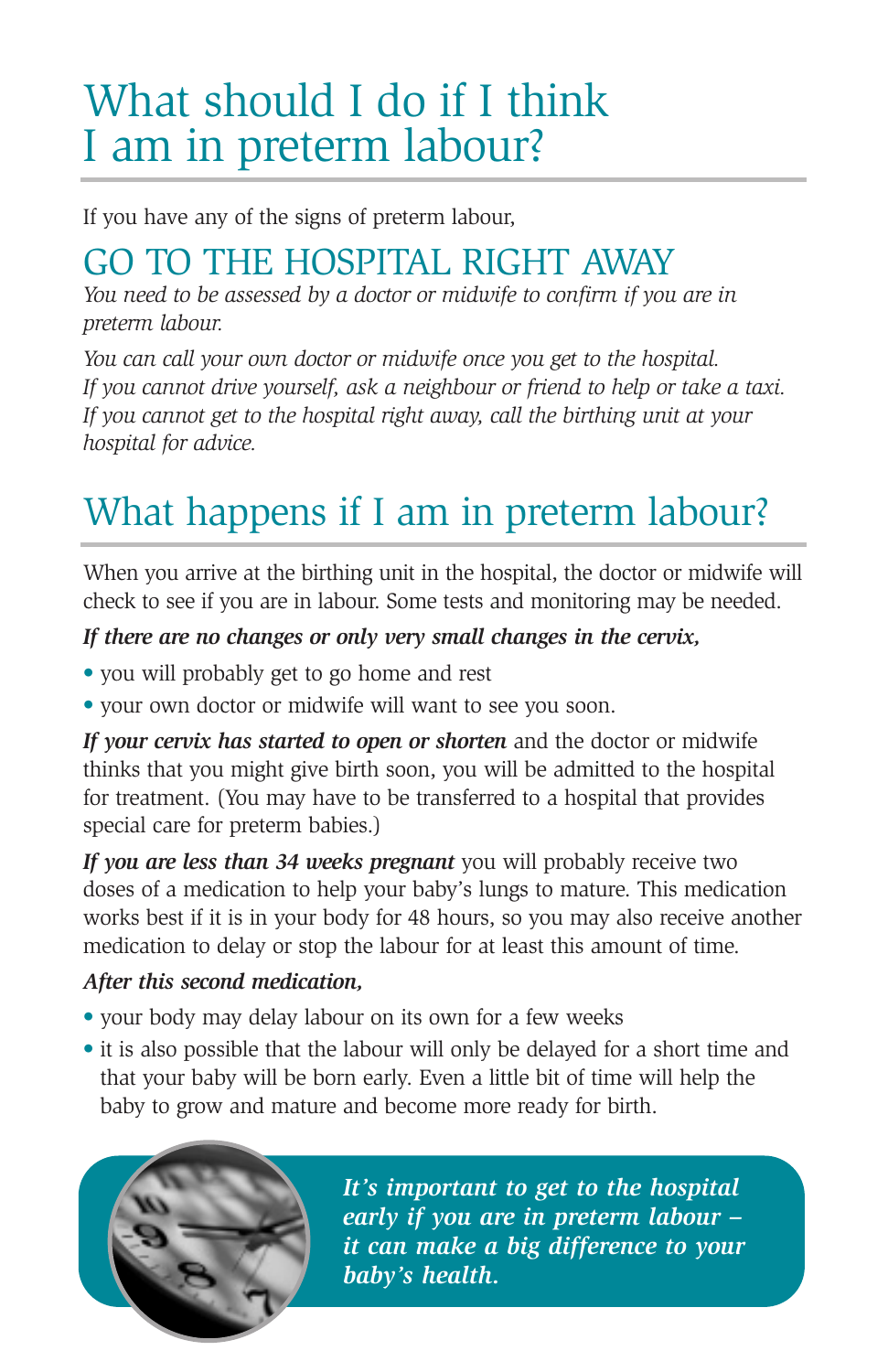*If you have any questions after reading this pamphlet, write them down here and talk to your doctor or midwife at your next visit:*